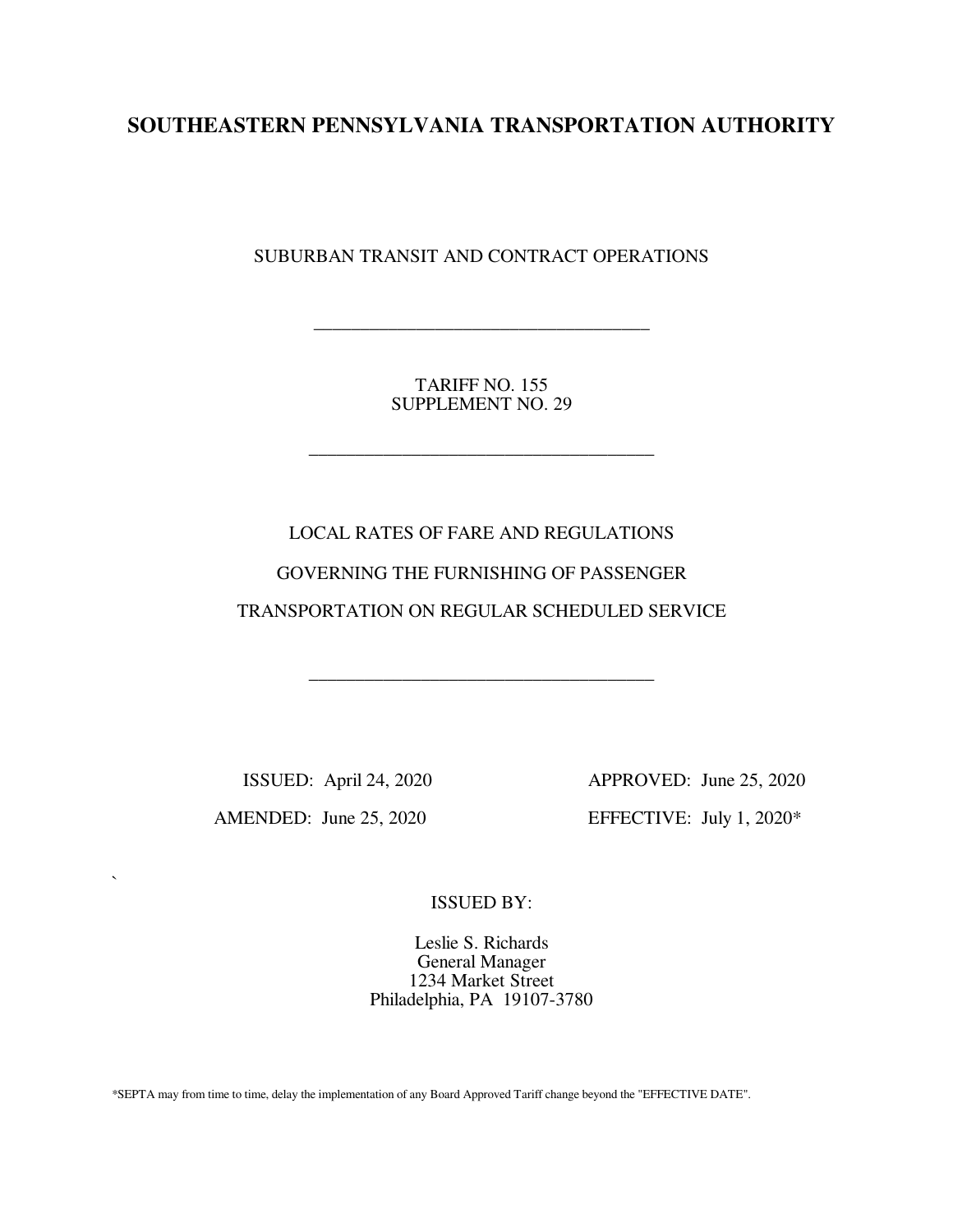## **CHANGES MADE BY THIS TARIFF**

- 1) Consolidated the legacy and SEPTA Key sections and renamed referenced tables.
- 2) SEPTA Key Card Travel Wallet transfer changes:
	- ° First transfer within 90 minutes of base ride free **(amended below)**
	- ° Second transfer within 90 minutes of base ride \$1.00 regular or \$0.50 disabled **(amended below)**
- 3) Introduction of child ages 5 through 11 cash fare of \$1.00 when traveling with fare paying adult, limit three (3) children per fare paying adult **(amended below)**.
- 4) Increased the number of children eligible to ride free from two to three **(amended below)**.
- 5) Discontinuance of Family Independence Pass.
- 6) Introduction of a new Three Day Convenience Pass valid 72 consecutive hours after first tap. Key card product development will delay availability after July 2020.
- 7) Law enforcement personnel with valid identification and personal care attendants traveling with a disabled rider granted free transportation.
- 8) One Day Independence Pass 10 ride trip limit set and elimination of the AM peak travel restriction to allow use any time of day. Travel to or from the State of New Jersey rate changed to intermediate fare. Introduced quantity purchase of 3 value pricing at \$40.50, Key development will delay availability after July 2020.
- 9) Replaced the \$150.00 fare evasion penalty fee with the \$25.00 administrative enforcement program fee.

## **BOARD APPROVED AMENDMENTS:**

- 1) All children under age 12 ride free with fare paying adult.
- 2) Extended Key Card Travel Wallet transfer eligibility period from base ride for first and second transfer from 90 minutes to 120 minutes.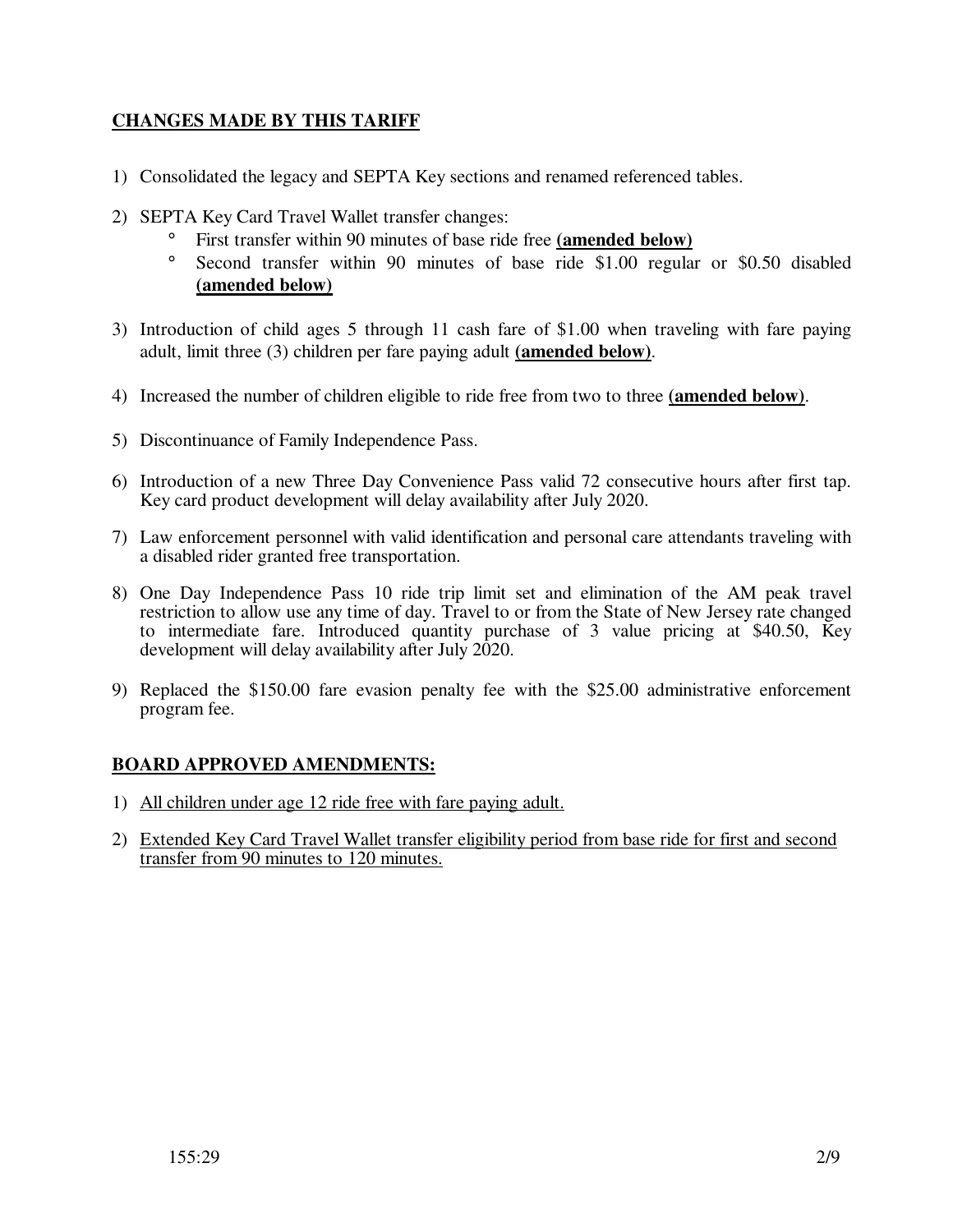## **Table 1**

## **SUBURBAN TRANSIT AND CONTRACT OPERATIONS FARES**

## **Regular Service**

#### **Cash**

| Cash Base Fare                                        | \$ 2.50    |
|-------------------------------------------------------|------------|
| <b>Cash Transfer Fee</b>                              | \$ 2.50    |
| Quick Trip – Transit Turnstiles Only                  | \$2.50     |
| Child under age 12 with Paying Adult                  | Free       |
| <b>Unregistered Contactless Card</b>                  |            |
| Credit/Debit Card Base Fare                           | \$2.50     |
| Credit/Debit Card Transfer Fee                        | \$2.50     |
| <b>SEPTA Key Card and Registered Contactless Card</b> |            |
| Travel Wallet Base Fare                               | \$<br>2.50 |
| Travel Wallet First Transfer Fee                      | Free       |
| <b>Travel Wallet Second Transfer Fee</b>              | 1.00<br>\$ |
| <b>Weekly TransPass</b>                               | \$26.50    |
| <b>Monthly TransPass</b>                              | \$99.00    |
| <b>Weekly Cross County</b>                            | \$33.00    |
| <b>Monthly Cross County</b>                           | \$123.50   |
| One Day Convenience Pass                              | \$<br>9.00 |
| One Day Independence Pass                             | \$14.50    |
| One Day Independence Pass (purchase quantity 3)       | \$40.50    |
|                                                       |            |

#### **Senior Citizen SEPTA Key Photo-ID Card or PA. Driver's License or PA. Photo ID Card**

Once the magnetic stripe has been eliminated from the PA. Driver's License or PA. Photo ID Card, Seniors will be required to obtain a SEPTA Key Photo-ID Card.

| Senior Citizen Base Fare                    | Free   |
|---------------------------------------------|--------|
| Senior Citizen Transfer Fee                 | Free   |
| <b>SEPTA Key Reduced Fare Photo ID Card</b> |        |
| Reduced Fare Base Fare                      | \$1.25 |
| Reduced Fare First Transfer Fee             | Free   |

Reduced Fare Second Transfer Fee  $\$$  0.50

Base fare equivalents include a cash or token payment, Quick Trip, SEPTA Key travel wallet, valid TransPass, Cross County Pass, TrailPass, Independence Pass or One Day and Three Day Convenience Pass.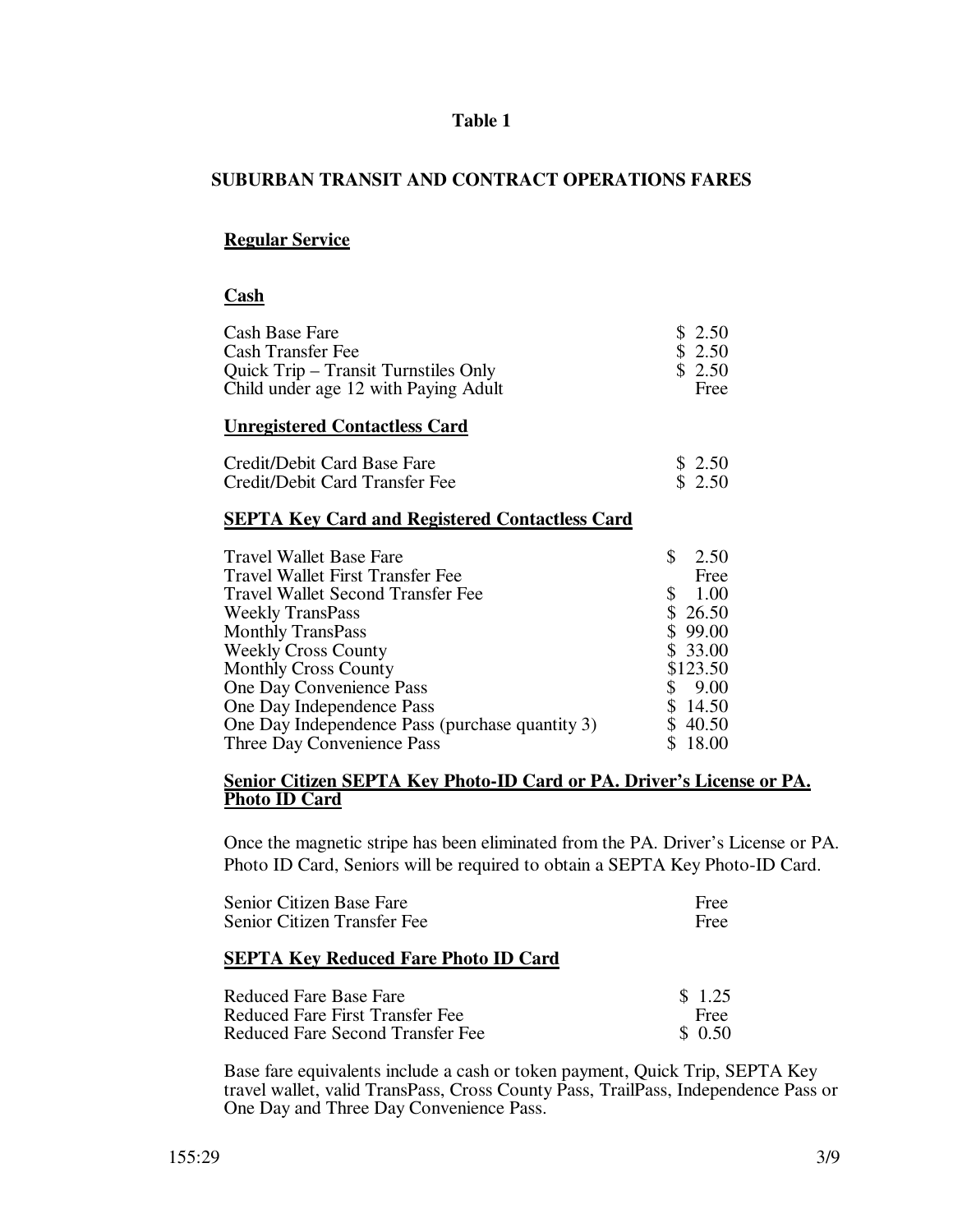## **Table 2**

#### **Other Fees**

| <b>SEPTA Key Card (New/Replacement)</b>                        | Up to $\$ | 5.00    |
|----------------------------------------------------------------|-----------|---------|
| SEPTA Key Reduced Fare Photo ID Card (Initial Card)            |           | Free    |
| SEPTA Key Reduced Fare Photo ID Card (First Replacement Fee)   |           | 5.00    |
| SEPTA Key Reduced Fare Photo ID Card (Add. Replacement Fee)    |           | \$25.00 |
| Senior Citizen SEPTA Key Photo ID Card (Initial Card)          |           | Free    |
| Senior Citizen SEPTA Key Photo ID Card (First Replacement Fee) |           | 5.00    |
| Senior Citizen SEPTA Key Photo ID Card (Add. Replacement Fee)  |           | \$25.00 |
| Administrative Enforcement Program Fee                         |           | \$25.00 |

Note: Replacement Fee charged for Lost, Stolen, or Damaged Cards

## **Section 1**

#### **Rules and Regulations**

## **(A) APPLICATION OF FARES**

The fares appearing in this tariff (Table 1) are for the Suburban Transit Division and Contract Operations services operated by the Southeastern Pennsylvania Transportation Authority.

Fares will be satisfied with either a cash or token payment, legacy magnetic SEPTA pass, Unregistered Contactless Card, a SEPTA Key Card or Registered Contactless Card containing a SEPTA Travel Wallet with stored cash value and/or an appropriate pass attached.

## **Definitions:**

**SEPTA Key Card** – SEPTA issued reloadable Contactless Card that stores a SEPTA Travel Wallet and/or a SEPTA fare instrument.

**Contactless Card or Smart Device** – Bank issued contactless credit, debit or prepaid cards or enabled digital wallets on mobile devices or wearables.

**Registered Card** – A SEPTA Key Card or Contactless Card that has been registered with SEPTA for identification purposes. A Registered Contactless Card has all of the account relationships and pre-purchased fare capabilities of the SEPTA Key Card.

**Unregistered Contactless Card** – Contactless cards that are not registered with SEPTA and do not have SEPTA Travel Wallet, nor SEPTA Pass attached. When used for payment, the fee charged for a fare is the same as the Cash Fare and is referred to as a PAYGO transaction.

**Senior Citizen SEPTA Key Photo-ID Card** – A SEPTA issued photo identification for senior citizens used to identify the individual as a senior citizen entitled to SEPTA transportation benefits.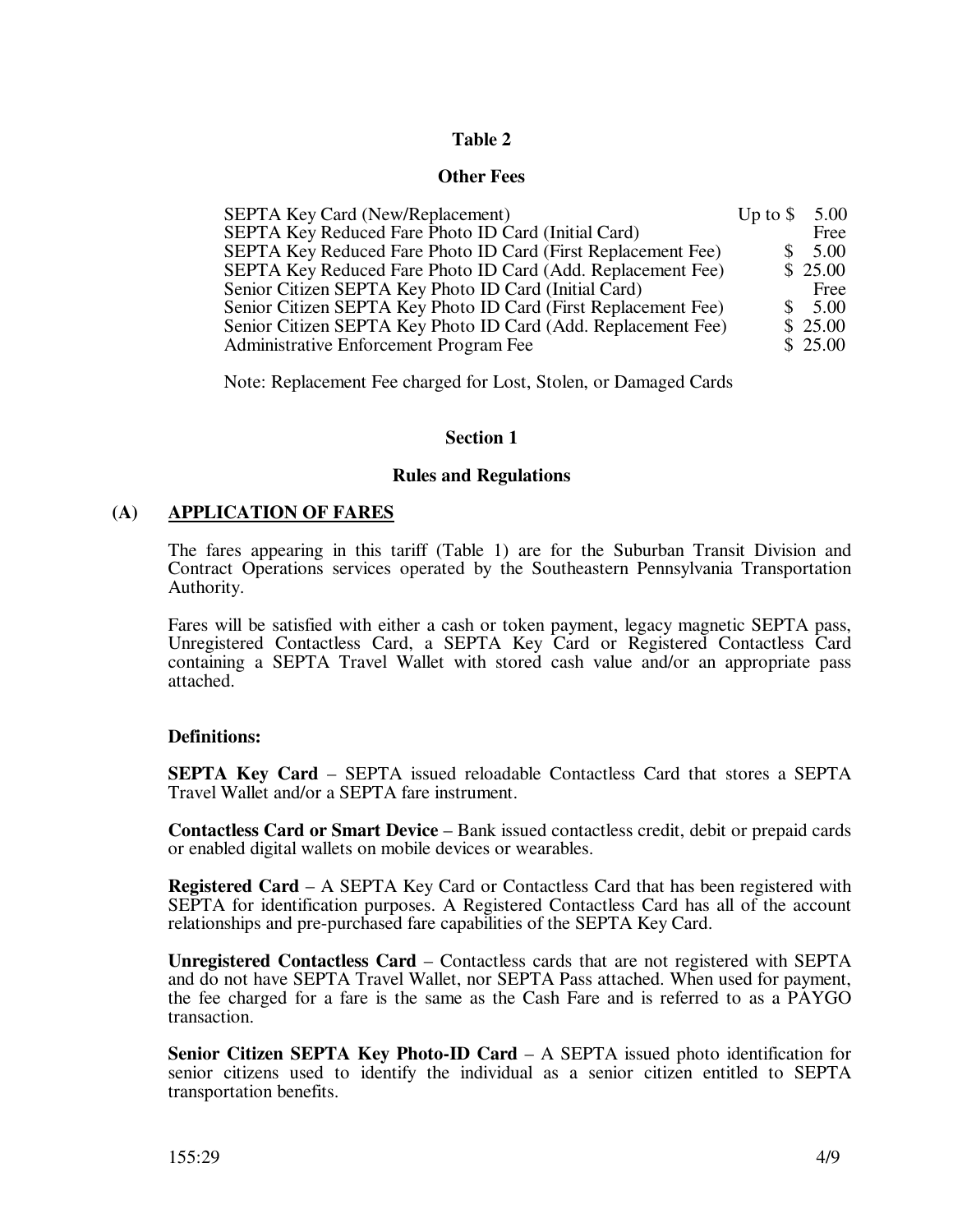**SEPTA Key Reduced Fare Photo ID Card** – A SEPTA issued photo identification for qualified disabled individuals that contains a SEPTA Travel Wallet with stored value used to satisfy the Disabled Base Fare and Disabled Transfer Fee.

**SEPTA Travel Wallet** – A compartment on the SEPTA Key Card, Registered Contactless Card, and SEPTA Key Reduced Fare Photo ID Card that contains stored value from which the appropriate fare is deducted.

**Cash Base Fare** – The fee charged for when payment is made with cash.

**Travel Wallet Base/Transfer Fare** – The fee charged for when payment is made with a SEPTA Key Card or Registered Contactless Card that has a SEPTA Travel Wallet.

Pass products that can be stored on a SEPTA Key Card or Registered Contactless Card include:

- a) Weekly/Monthly TransPass
- b) Weekly/Monthly TrailPass
- c) Weekly/Monthly Cross County Pass
- d) One Day Convenience Pass
- e) One Day Independence Pass
- f) Three Day Convenience Pass (available upon future development)

**Senior Citizen Base/Transfer Fare** – The fare charged for a senior citizen age 65 or older using a Senior Citizen SEPTA Key Photo-ID Card.

**Reduced Fare Base/Transfer Fare** – The fare charged for disabled person using a SEPTA Key Reduced Fare Photo ID Card with a Travel Wallet.

**Quick Trip** – a single ride fare ticket for one person, available for purchase from any transit station with turnstiles and a fareline (Market Frankford and Broad Street/Broad Ridge Spur Line, Subway Surface Trolleys at  $19<sup>th</sup>$  street and  $22<sup>nd</sup>$  Street and the Norristown High Speed Line at Norristown Transportation Center and 69<sup>th</sup> Street). The Quick Trip is equivalent to a base fare payment and does not provide the ability to purchase a transfer. Valid at any transit station for date printed on ticket.

## **SATISFACTION OF FARES:**

## **1) BASE FARE**

The base fare can be satisfied by cash or token payment, legacy magnetic SEPTA pass, Quick Trip, Registered/Unregistered Contactless Card or SEPTA Key Card loaded with a SEPTA Travel Wallet with stored value at a rate defined in Table 1. A SEPTA Key Card or Registered Contactless Card with an appropriate pass attached also will be accepted as Base Fare.

Satisfaction of the Base Fare entitles a passenger to a one-way trip, in either direction, on any regular scheduled route.

## **2) TRANSFER**

Satisfaction of a free or paid Transfer Fee entitles a passenger to a one-way trip, in either direction, on any intersecting, or near intersecting regular scheduled route that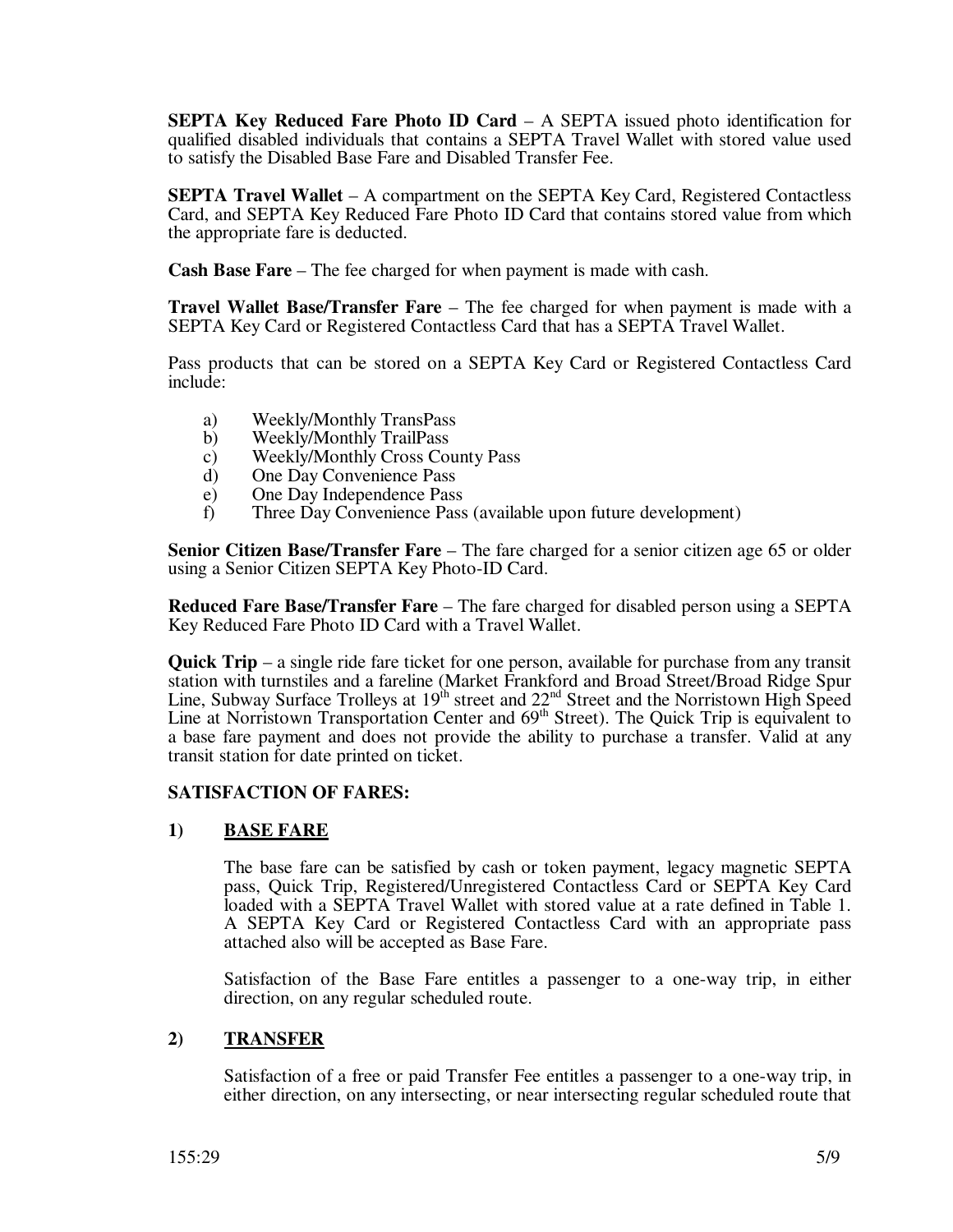is considered a continuation of the journey, and not a return to the point of origin or near point of origin. A transfer to the same route in the same direction is considered a continuation of the journey.

 A ride is considered a transfer if it occurs within 120 minutes of the initial base ride from any intersecting or near intersecting route, provided it is not a return to the point of origin or near point of origin, otherwise it will be considered a Base Fare and will be charged as such as defined in Table 1. A single trip is limited to two (2) transfers within 120 minutes of the initial base ride.

Transfers Fees can be satisfied by using a legacy magnetic SEPTA pass, Registered/Unregistered Contactless Card or SEPTA Key Card loaded with a SEPTA Travel Wallet with stored value at a rate defined in Table 1. If payment is being made with a SEPTA Key Card or Registered Contactless Card with an appropriate pass attached there will be no charge unless the limited number of rides has been exceeded.

#### a) EXCEPTIONS:

1) A ride is not considered a transfer if it is to the same route in the opposite direction. Such a ride will be considered a Base Ride and the appropriate Base Fare will be charged.

## **3) WEEKLY CROSS COUNTY PASS**

A Weekly Cross County Pass attached to a SEPTA Key Card or Registered Contactless Card will be valid during the seven day period (Monday – Sunday) for which it was issued and until 2:00 AM of the day following the last day of the week, for a limited number of trips, in either direction on any regular scheduled route. The number of total weekly rides will be limited to 56. The above guidelines apply to the legacy Weekly Cross County product, excluding trip limits.

Weekly Cross County Passes allow travel "Anywhere" on the SEPTA system on Saturdays, Sundays and major holidays without payment of additional fare. Major holidays are defined under section 1A, item 15 of this tariff. Rides that occur on weekends and major holidays will be included in the ride limit.

#### 4) **MONTHLY CROSS COUNTY PASS**

A Monthly Cross County Pass attached to a SEPTA Key Card or Registered Contactless Card will be valid during the calendar month for which it was issued and until 2:00 AM of the first day of the following month, for a limited number of trips, in either direction on any regular scheduled route. The number of total monthly rides will be limited to 240. The above guidelines apply to the legacy Monthly Cross County product, excluding trip limits.

Monthly Cross County Passes allow travel "Anywhere" on the SEPTA system on Saturdays, Sundays and major holidays without payment of additional fare. Major holidays are defined under section 1A, item 15 of this tariff. Rides that occur on weekends and major holidays will be included in the ride limit.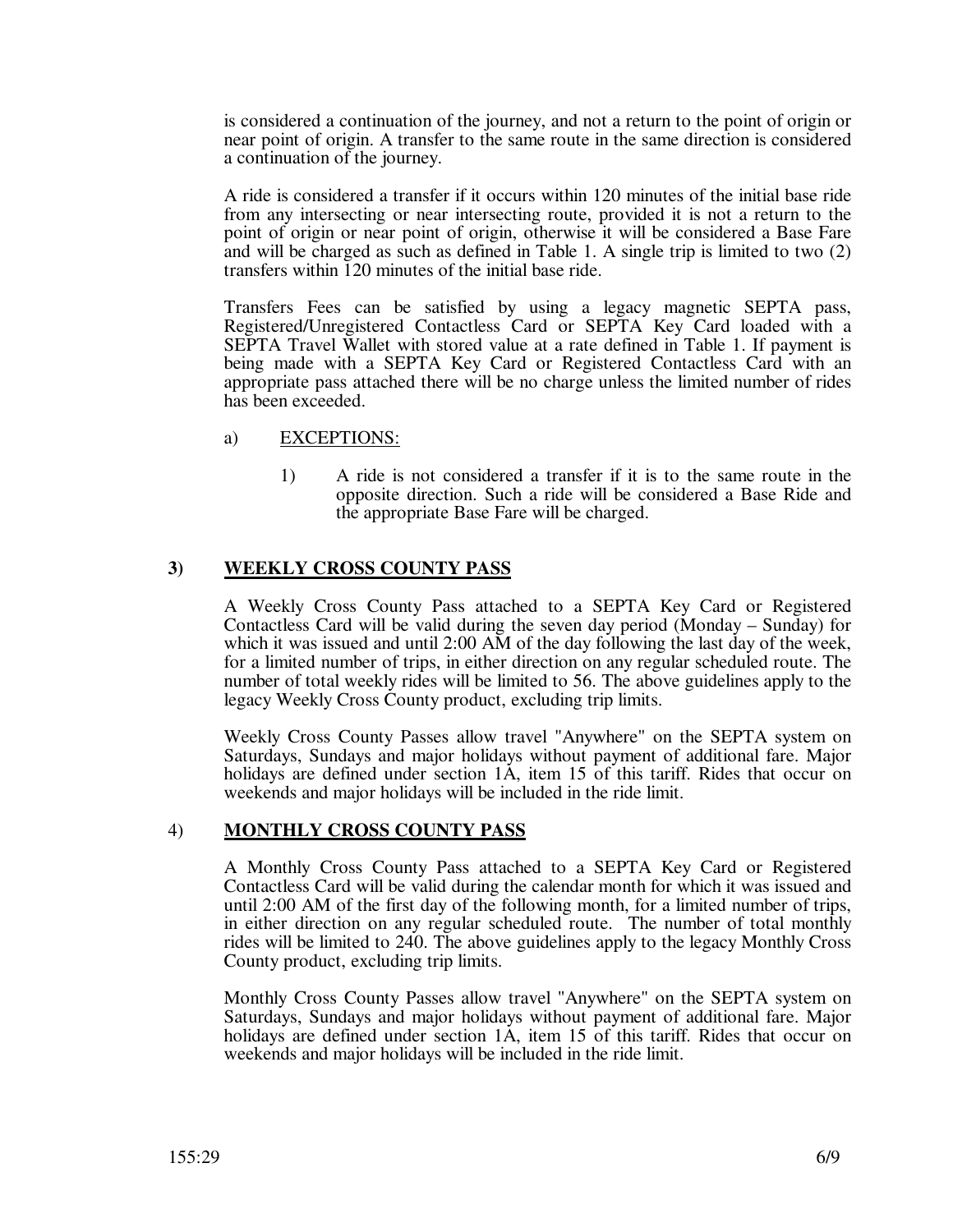## **5) WEEKLY TRANSPASS**

A City Transit Division Weekly TransPass attached to a SEPTA Key Card or Registered Contactless Card will be valid during the seven day period (Monday – Sunday) for which it was issued and until 2:00 AM of the day following the last day of the week, for a limited number of trips, in either direction on any regular scheduled route. The number of total weekly rides will be limited to 56. Not valid for travel on Route 78. The above guidelines apply to the legacy Weekly TransPass product, excluding trip limits.

Weekly TransPasses allow travel "Anywhere" on the SEPTA system on Saturdays, Sundays and major holidays without payment of additional fare. Major holidays are defined under section 1A, item 15 of this tariff. Rides that occur on Saturdays, Sundays and major holidays will be included in the ride limit.

## **6) MONTHLY TRANSPASS**

A City Transit Division Monthly TransPass attached to a SEPTA Key Card or Registered Contactless Card will be valid during the calendar month for which it was issued and until 2:00 AM of the first day of the following month, for a limited number of trips, in either direction on any regular scheduled route. The number of total monthly rides will be limited to 240. Not valid for travel on Route 78. The above guidelines apply to the legacy Monthly TransPass product, excluding trip limits.

Monthly TransPasses allow travel "Anywhere" on the SEPTA system on Saturdays, Sundays and major holidays without payment of additional fare. Major holidays are defined under section 1A, item 15 of this tariff. Rides that occur on Saturdays, Sundays and major holidays will be included in the ride limit.

## **7) WEEKLY AND MONTHLY TRAILPASS**

Refer to Tariffs No. 132 and No. 154 for description of Weekly/Monthly TrailPass use and benefits as they apply to Suburban Transit and Contract Operations.

## **8) ONE DAY CONVENIENCE PASS**

A One Day Convenience Pass attached to a SEPTA Key Card or Registered Contactless Card is valid for a single day's travel for up to eight (8) one-way trips in either direction on any regular scheduled transit (bus, trolley, subway-elevated train) route. The One Day Convenience Pass will be valid during the calendar day The One Day Convenience Pass will be valid during the calendar day designated by the date registered at the time of first use and until 2:00 AM of the following day. Not valid for travel on Route 78.

## **9) THREE DAY CONVENIENCE PASS**

A Three Day Convenience Pass attached to a SEPTA Key Card or Registered Contactless Card becomes valid upon first tap and is valid for 72 consecutive hours. The Three Day Convenience Pass is valid for travel including and up to 24 one-way trips in either direction on any regular scheduled transit (bus, trolley, subwayelevated train) route. Not valid for travel on Route 78. Product development will delay availability after July 2020.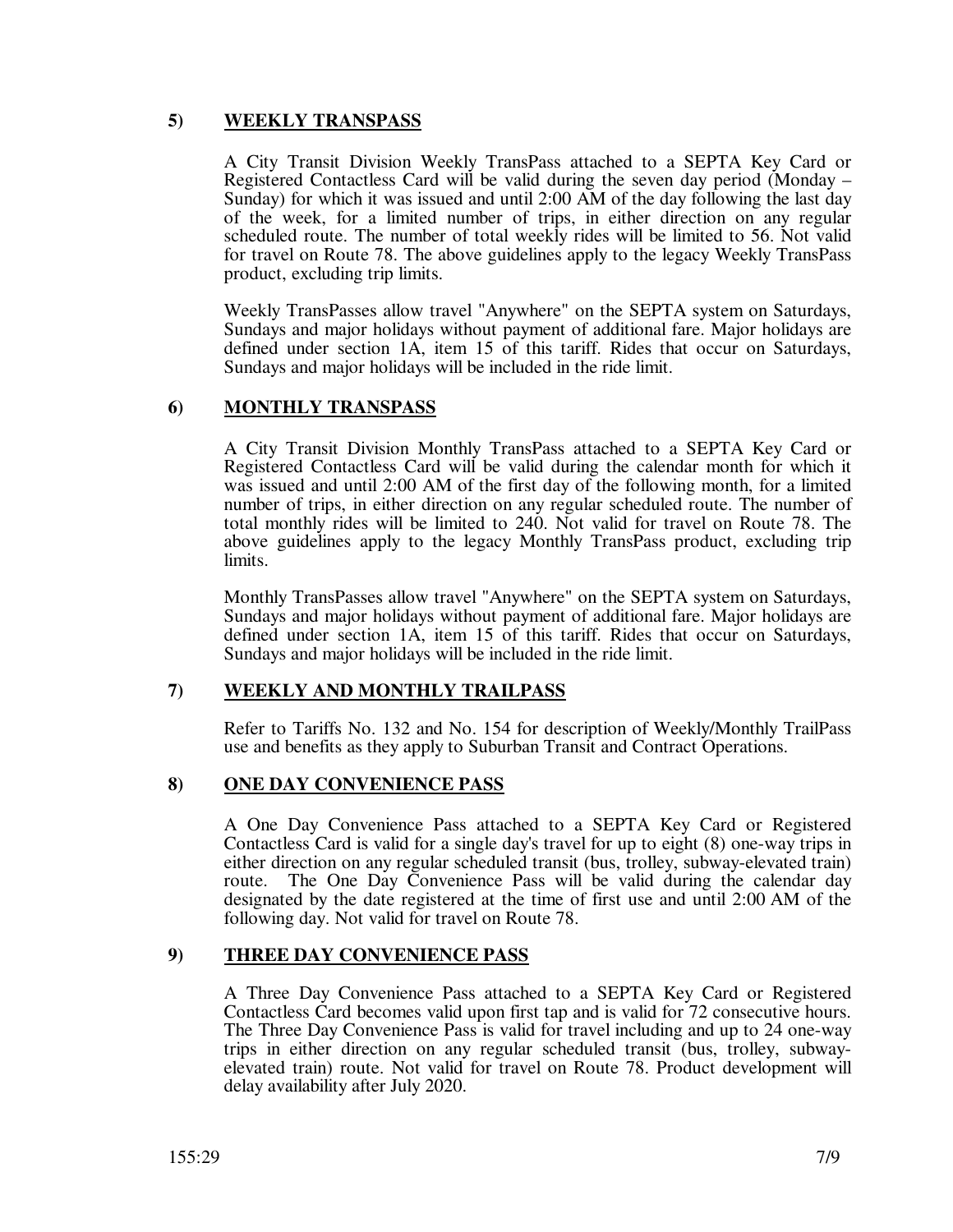### **10) ONE DAY INDEPENDENCE PASS**

A One Day Independence Pass attached to a SEPTA Key Card or Registered Contactless Card is valid for a single day's travel for one individual for up to ten (10) trips in either direction on any regular scheduled transit (bus, trolley, subwayelevated train) route or on any Regional Rail train. The One Day Independence Pass will be valid during the calendar day registered at the time of first use until 2:00 AM of the following day. An additional intermediate fare applies for travel on each Regional Rail trip to or from the State of New Jersey. See Tariff 154 for intermediate fare pricing.

## **11) QUICK TRIP**

A Quick Trip ticket is purchased at the cash base fare rate or by using a token at any transit station fare kiosk with turnstiles and a fareline (Market Frankford and Broad Street/Broad Ridge Spur Line and Subway Surface Trolleys at 19th street and 22nd Street). The Quick Trip is a single ride ticket valid at any transit station for the current day printed on the ticket when issued. The Quick Trip is equivalent to a base fare payment and does not provide the ability to purchase a transfer.

## **12) CHILDREN'S FARES**

All children under age 12 ride free with fare paying adult. Fare paying adult includes senior citizen and reduced fare customers.

## **13) SENIOR CITIZEN FARES**

A senior citizen (age 65 years or older) is entitled to free transportation at all times on all regular scheduled Suburban Transit Division or Contract Operations routes, subject to the following conditions:

- a) Passengers must use a valid SEPTA Issued Senior Citizen SEPTA Key Photo-ID Card or valid Driver/Non-Driver State Issued Photo ID Card with a magnetic stripe only.
- b) Passengers unable to provide ID as noted in subsection (a) must pay the adult base fare.

## **14) REDUCED FARES**

Disabled persons are entitled to a one-way trip at all times on all regular scheduled Suburban Transit Division or Contract Operations routes upon payment of not more than one-half of the regular adult cash fare (including transfer charges), rounded downwards to the nearest nickel, subject to the following conditions:

- a) Disabled passengers must register with SEPTA to obtain a SEPTA Key Reduced Fare Photo ID Card (valid for a specified period) with stored value that would entitle the rider to get the discounted base fare and transfer as defined in Table 1.
- b) Passengers unable to provide ID as noted in subsection (a) must pay the adult cash base fare.